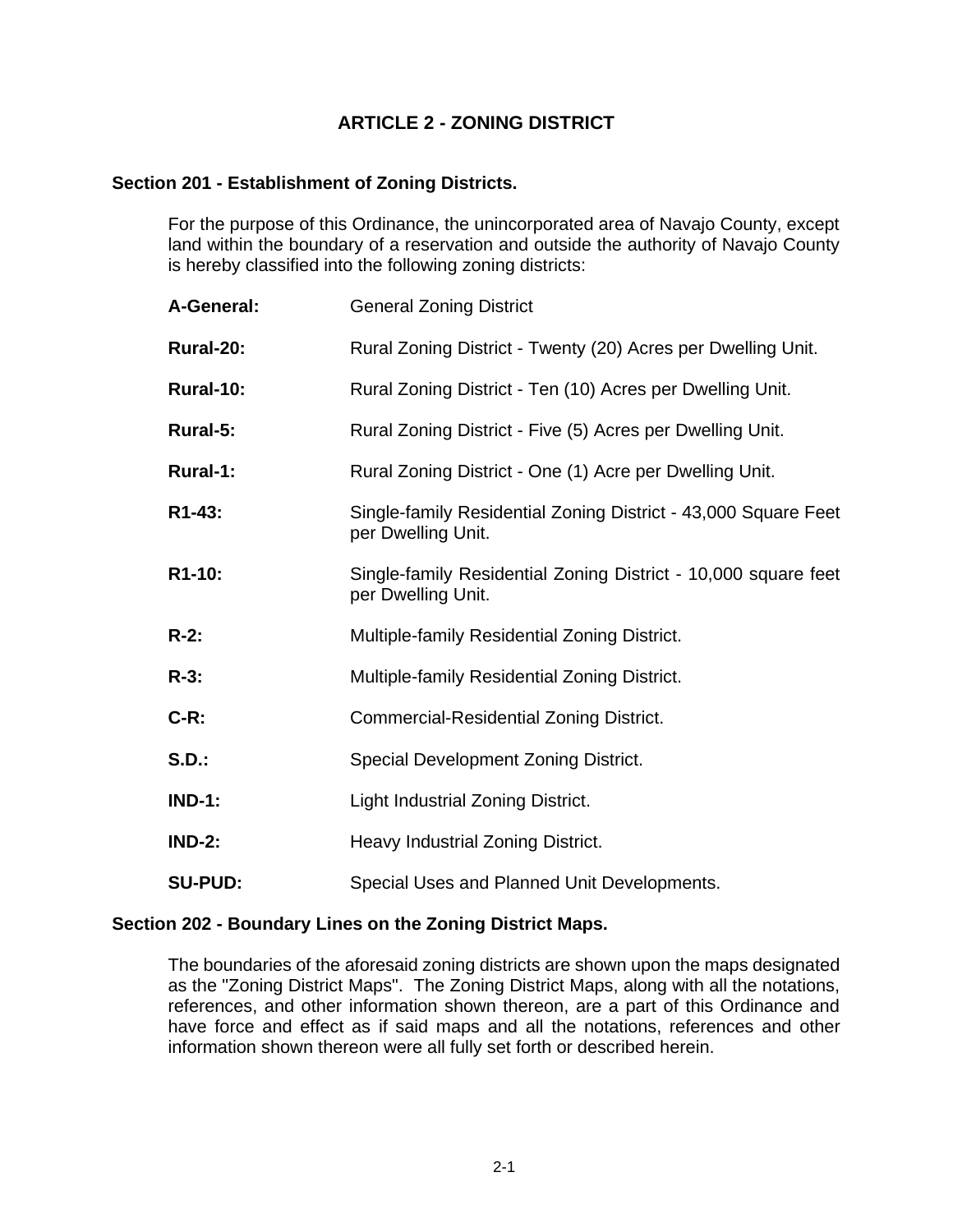# **Section 203 - Boundary Determination.**

Where uncertainty exists with respect to the boundaries of any zoning district as shown on the Zoning District Maps, the following rules shall apply:

- 1. Where zoning district boundaries are indicated as approximately following street or alley lines or the centerline thereof, such lines shall be construed to be the zoning district boundaries.
- 2. Where zoning district boundaries are so indicated that they approximately follow the lot lines, such lot lines shall be construed to be the zoning district boundaries.
- 3. Where zoning district boundaries are indicated as approximately following the line of any stream, irrigation canal or other waterway or railroad right-of-way, or the boundary line of public land, the center of such stream, canal or other waterway or of such railroad right-of-way, or the boundary line of such public land shall be construed to be the zoning district boundaries.
- 4. In unsubdivided land or where a zoning district boundary divides a lot or parcel of land, the location of such boundary, unless indicated by dimensions shown on the Zoning District Maps, shall be determined by the use of the scale appearing on said maps.
- 5. Where such boundaries have been changed by the Board of Supervisors pursuant to Article 29 of this Ordinance and where such changed boundaries are shown on detailed maps, the detailed maps shall govern in event there is any difference between the boundaries shown on the Zoning District Maps adopted as part of this Ordinance, or subsequent amendments thereto, and the detailed maps.

## **Section 204 - Public Way Vacations.**

Whenever any street, alley or other public way is vacated by the Board of Supervisors, the zoning districts adjoining each side of such street, alley or public way shall be considered as extended to the center of such vacation and all areas included in the vacation shall then and henceforth be subject to all appropriate regulations of the extended zoning districts.

## **Section 205 - Lands Not Previously Zoned.**

Lands which for reason of law, change in ownership or for any other reason, come under the authority of Navajo County after this Ordinance becomes effective and which have not been zoned prior thereto by any other jurisdiction having zoning authority, shall be subject to the regulations of the A-General Zoning District until such time as soon as practicable thereafter public hearings are held as required by law for the expressed purpose of zoning such lands pursuant to this ordinance.